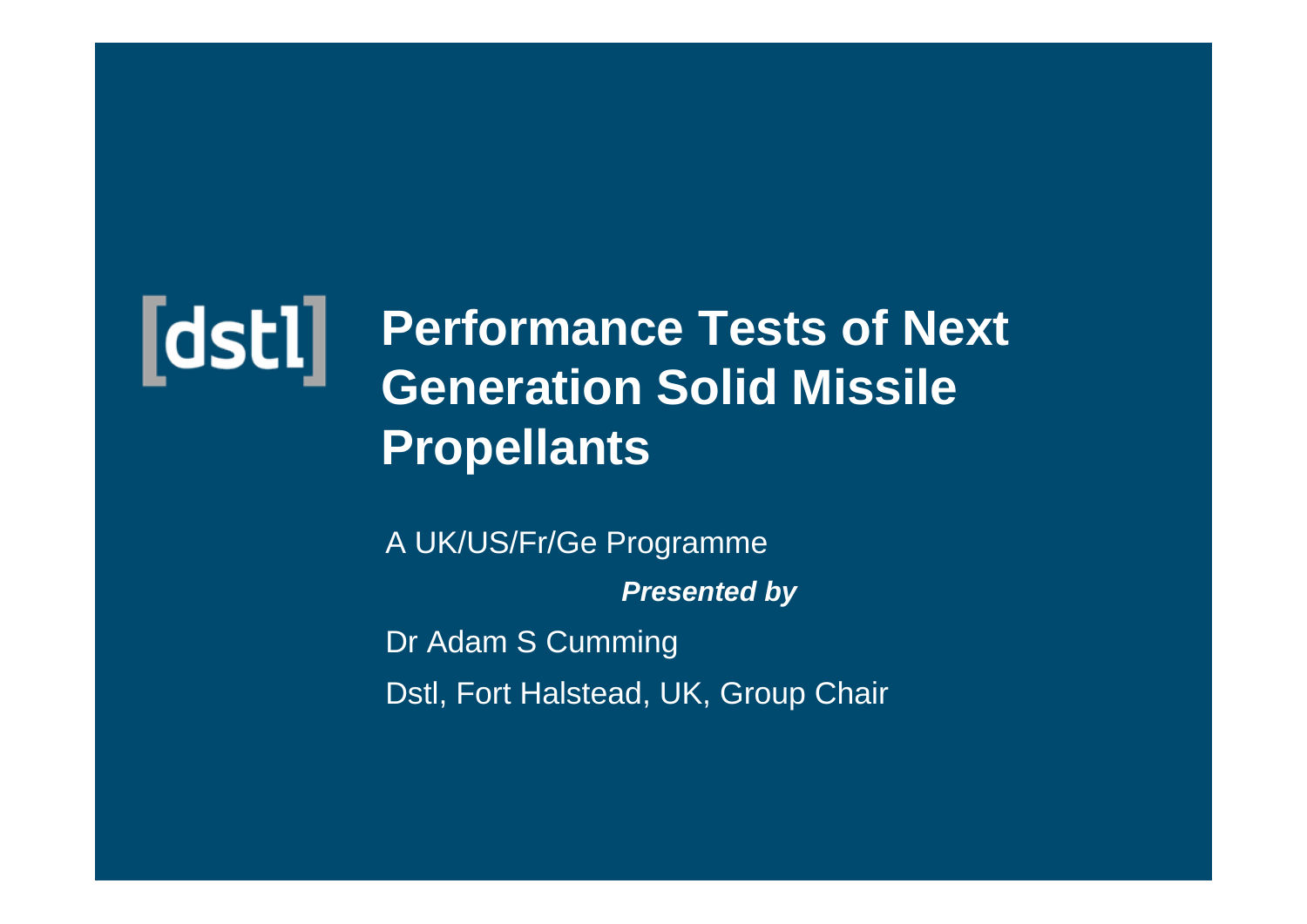#### **Authors**

- A S Cumming, J Callaway (Dstl UK),
- C Higgins (QQ, UK)
- S Flynn (Roxel, UK),
- H Sohn, R Huhn (BWB, Ge),
- K Menke (ICT, Ge),
- J Clark (AFRL USA),
- J-M Creti (DGA Fr),
- Y Longevialle (SME, Fr)



© Dstl 200702 October 2007

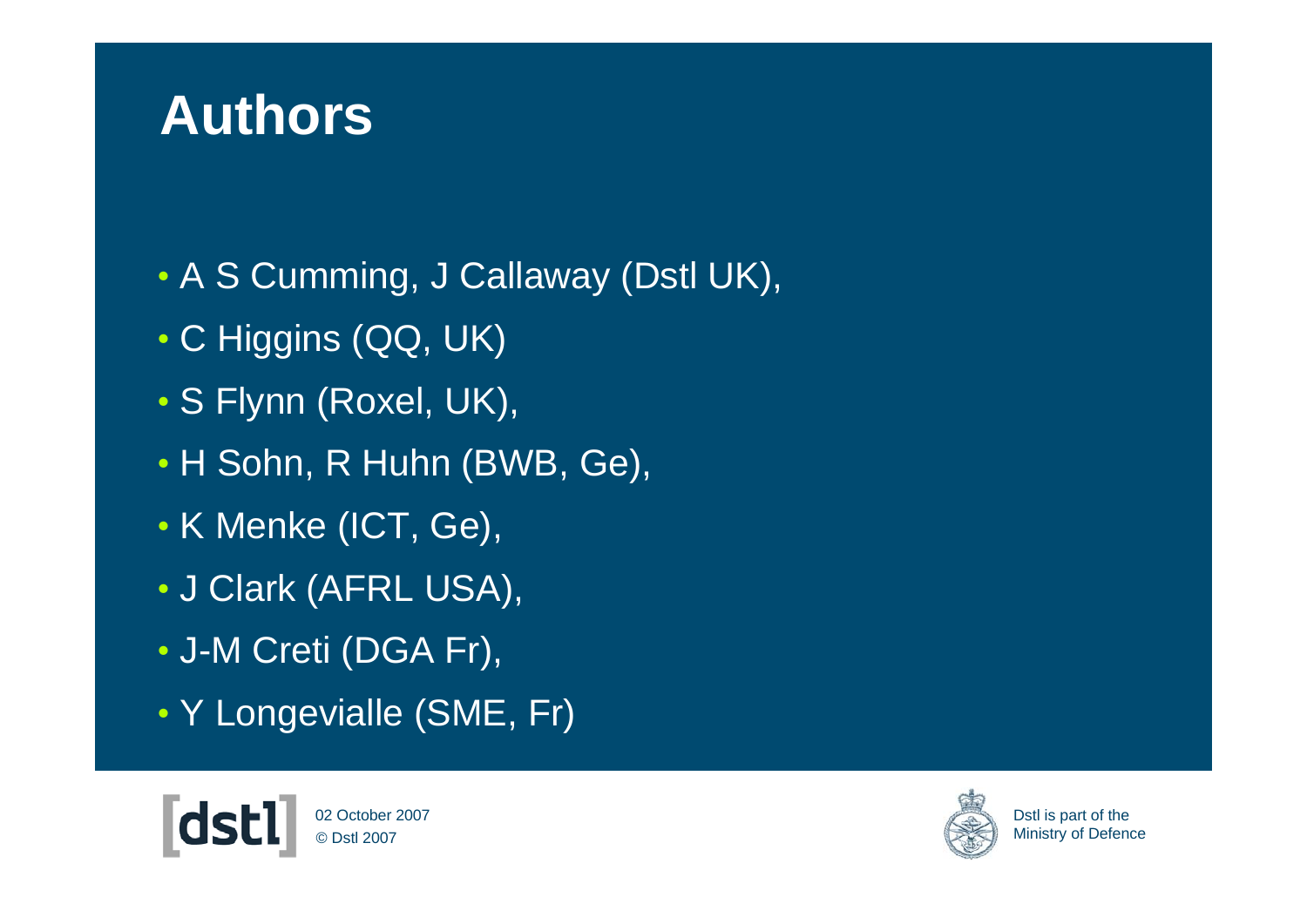### **Background**

- Air Senior National Representatives Long Term Technology Programme on Tactical Missile Propellants
- The active member are US, UK, France, Germany, and include industry and Institutes.
- Work share for this existing programme
	- Fr Assessment evaluation (ballistic, hazards/vulnerability)
	- Ge Formulation characterisation and performance calculations
	- UK Assessment evaluations (mechanical properties, ageing, signature)
	- US Formulation characterisation and performance calculations



© Dstl 200702 October 2007

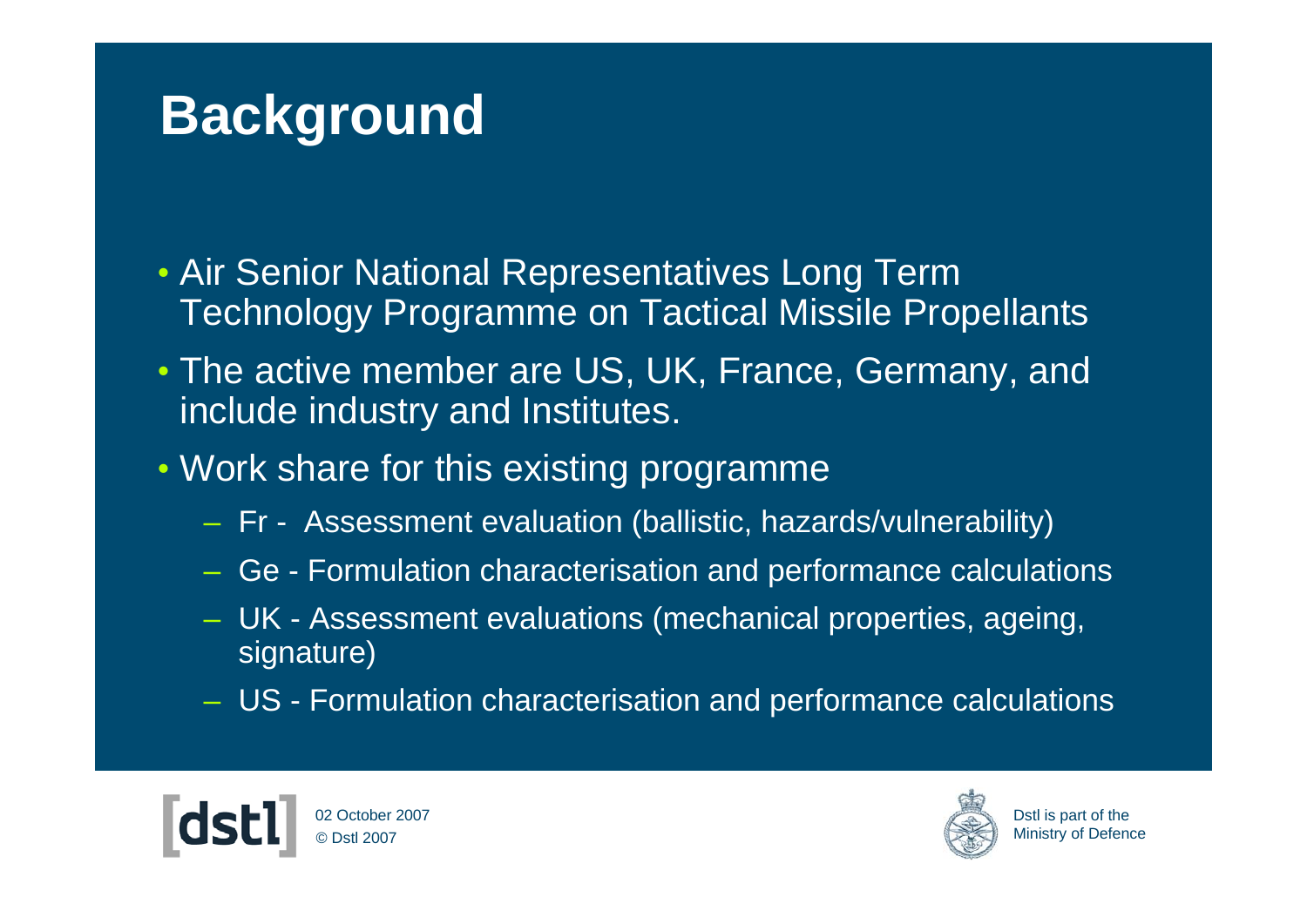#### **Aims**

• Rocket propellant samples for testing were designed to achieve the following requirements

| <b>Primary Goals</b>            | <b>Secondary Goals</b>             | Tertiary Goals               |
|---------------------------------|------------------------------------|------------------------------|
| Specific Impulse 240 s          | Burn rate $\geq$ 8mm/sec           | Ageing properties            |
| <b>NATO AGARD AA</b><br>Smoke   | Exponent $\leq 0.5$                | <b>Mechanical properties</b> |
| UN 1.3 Hazard<br>Classification | Temp Range<br>$-54$ °C to $+71$ °C | Density                      |



© Dstl 200702 October 2007

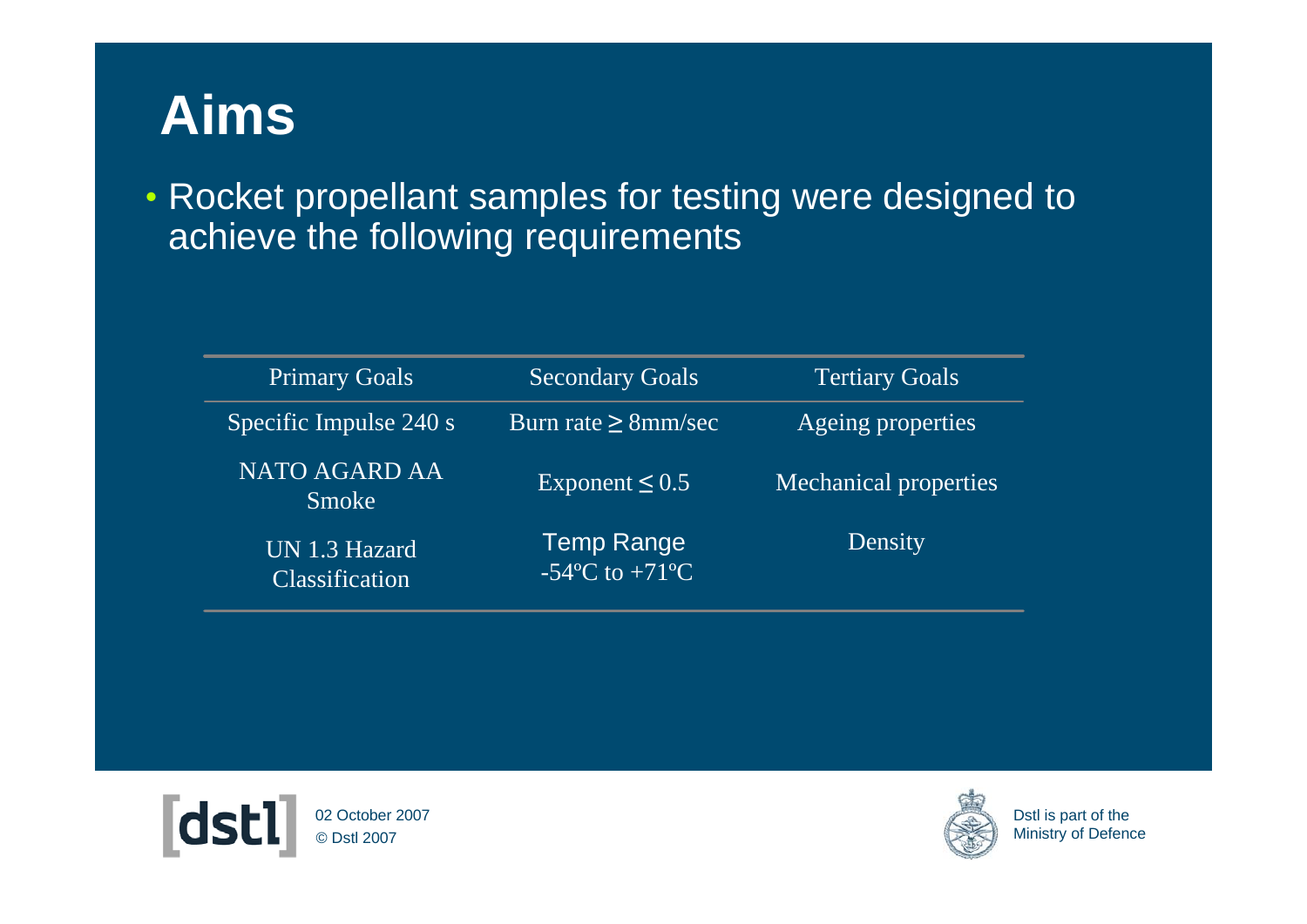# **TACTICAL MISSILE PROPELLANT Programme Outline**

- Formulation of propellants based on AN in combination with other oxidizers (CL-20, HMX, TAGN) and energetic pre-polymers (GAP, PolyGLYN, PolyNIMMO)
- Preliminary assessment of candidate formulations including
	- ballistics
	- card gap sensitivity
	- mechanical properties
	- processability
	- thermal stability
- Selection of candidate formulations for detailed evaluation -done
- Performance and ageing assessment
- Vulnerability assessment small scale only
- Signature assessment



© Dstl 200702 October 2007

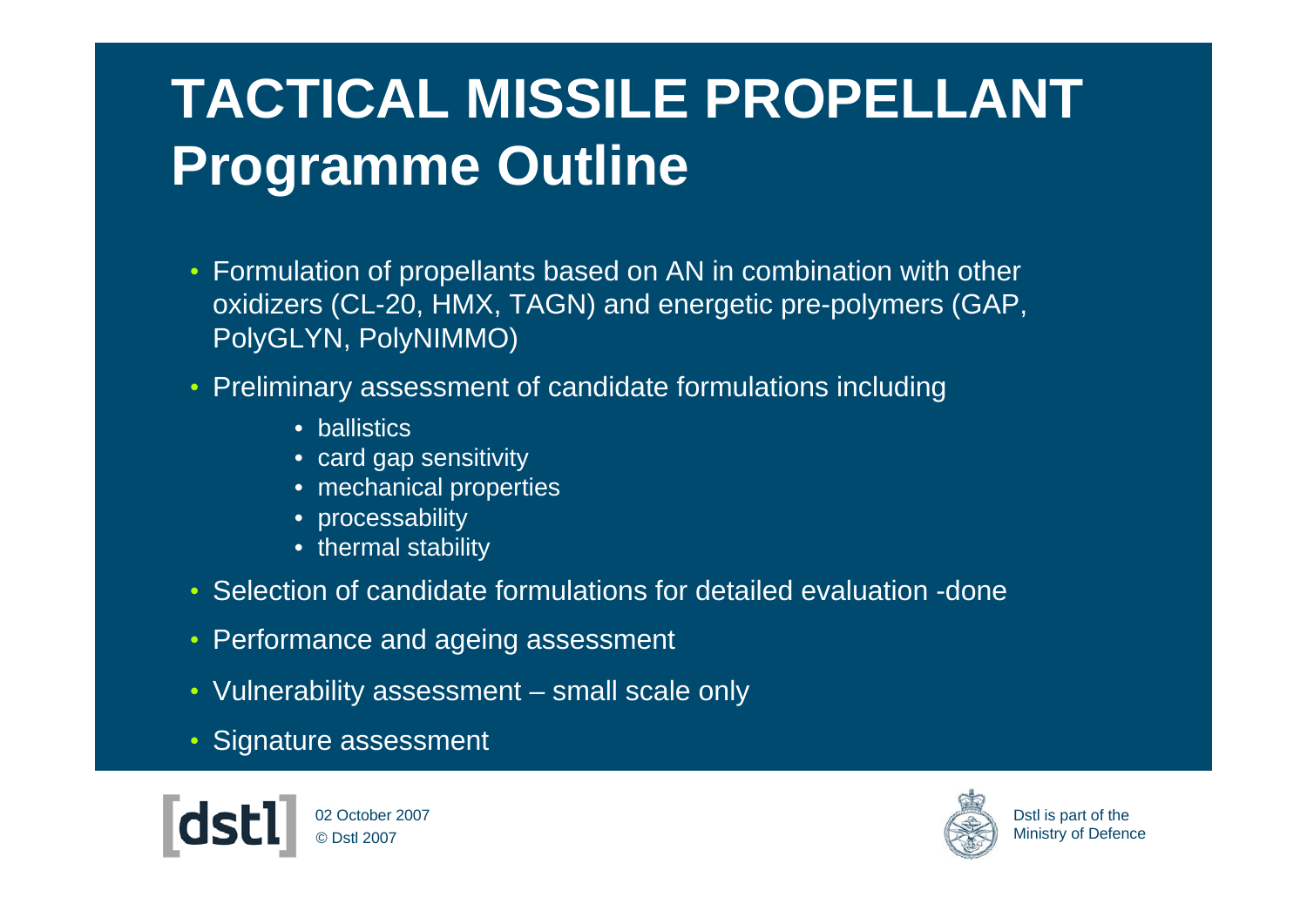# **Collaborative Motor Formulations Tested**

| <b>ASNR 120cc3</b> |  |
|--------------------|--|
| energetic solids   |  |
|                    |  |
| <b>CL-20</b>       |  |
| AN                 |  |
| binder             |  |
| <b>GAP/NCO</b>     |  |
| plasticiser        |  |
| <b>BTTN</b>        |  |
| <b>TMETN</b>       |  |
| <b>stabiliser</b>  |  |
| 2NDPA              |  |

| <b>ASNR 141 Fe2</b>   |  |  |
|-----------------------|--|--|
| energetic solids      |  |  |
| Ammonium nitrate      |  |  |
| <b>CL20</b>           |  |  |
| <b>GZT 24</b>         |  |  |
| binder                |  |  |
| <b>PolyGLYN</b>       |  |  |
| plasticizer 66% v. B. |  |  |
| <b>TMETN</b>          |  |  |
| <b>BTTN</b>           |  |  |
| <b>stabiliser</b>     |  |  |
| MNA / 2 NDPA 1:1      |  |  |
| burn rate modifiers   |  |  |



© Dstl 200702 October 2007

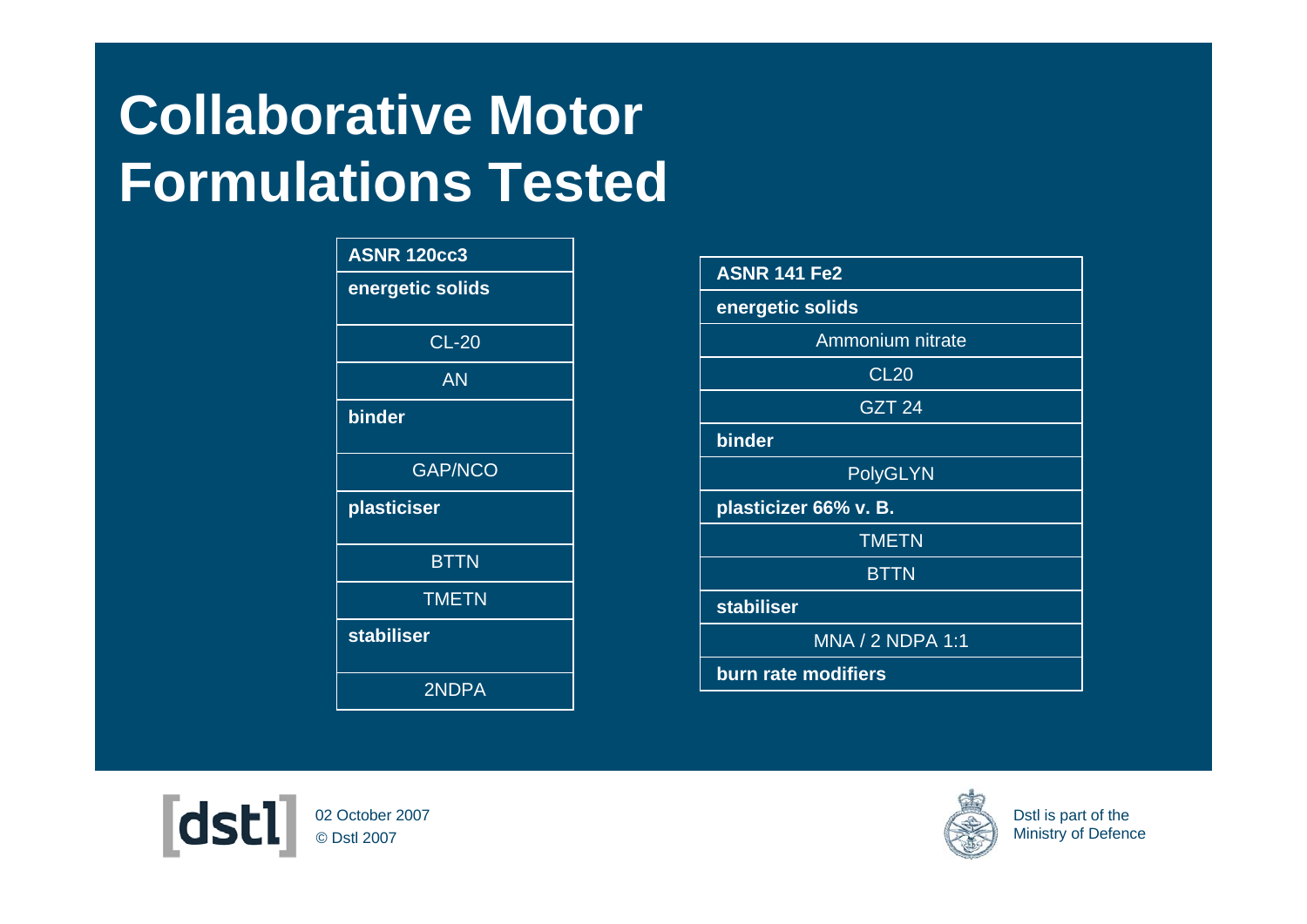## **Vulnerability**

- Small Scale Vulnerability Tests were performed by France
	- All propellants showed reduced vulnerability
	- Details in Paper
- *Hazard Classification for Shipping for both candidates was UN1.3*

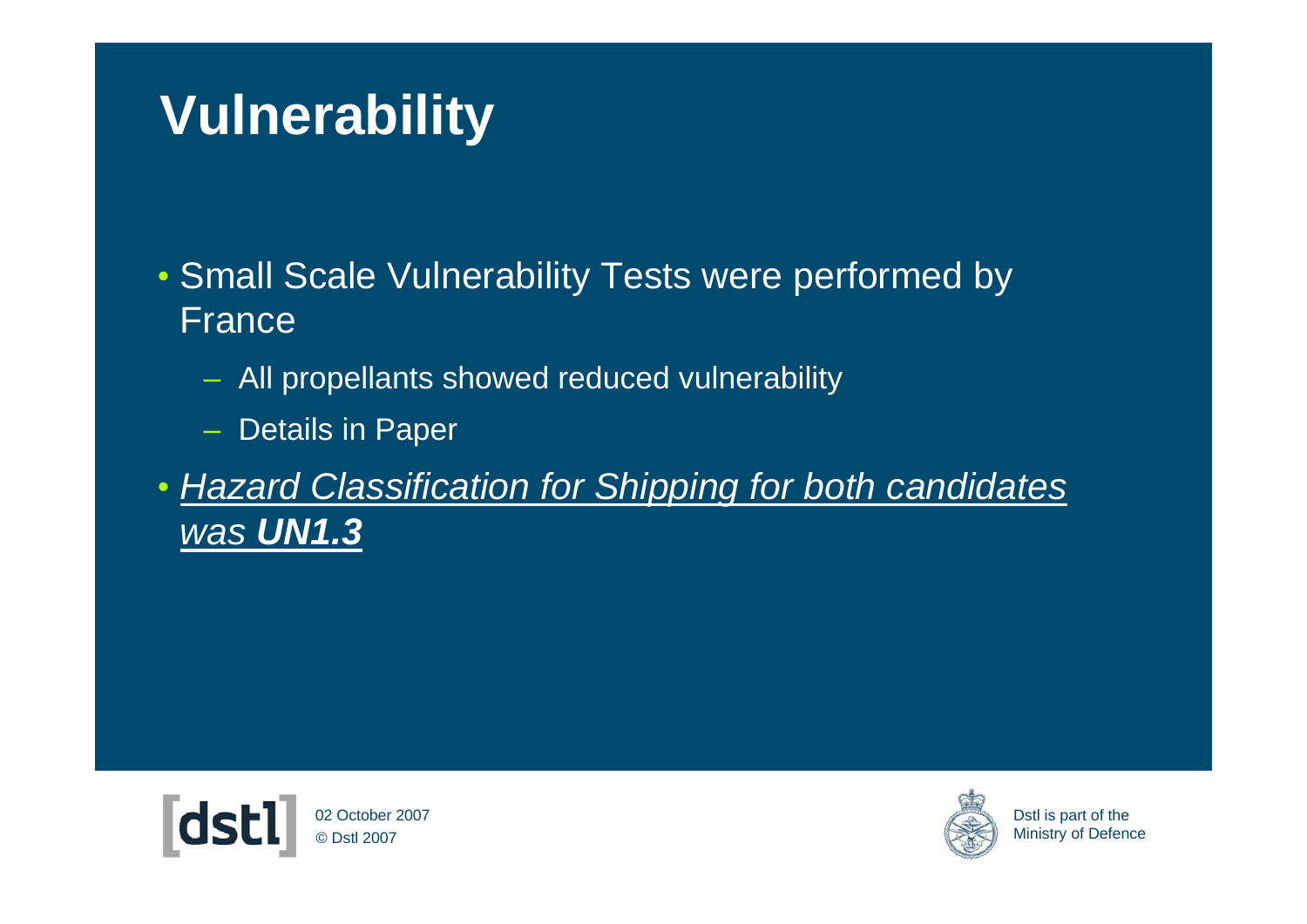#### **Filled German SERIN Tubes**





© Dstl 2007 02 October 2007

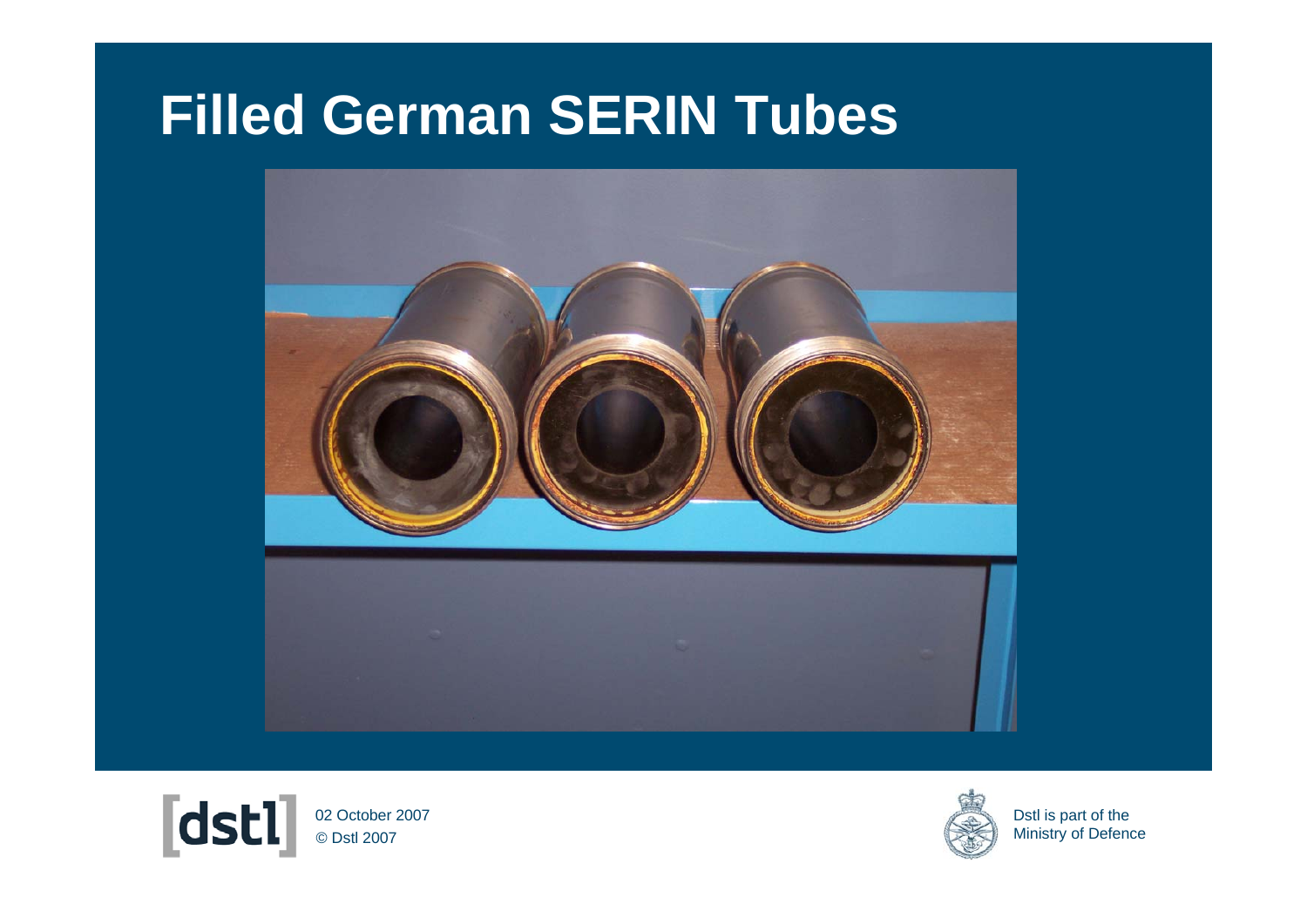## **The Motor Performance Firing Trial**

- The main objectives of the trial were to:
	- – Record motor performance for comparison against performance predictions.
	- Measure the plume signature for comparison against signature predictions in the infrared (IR) spectrum.
	- $\mathcal{L}_{\mathcal{A}}$  , and the set of the set of the set of the set of the set of the set of the set of the set of the set of the set of the set of the set of the set of the set of the set of the set of the set of the set of th - Provide an assessment of the smoke-producing properties of the propellant formulations during the motor firings.



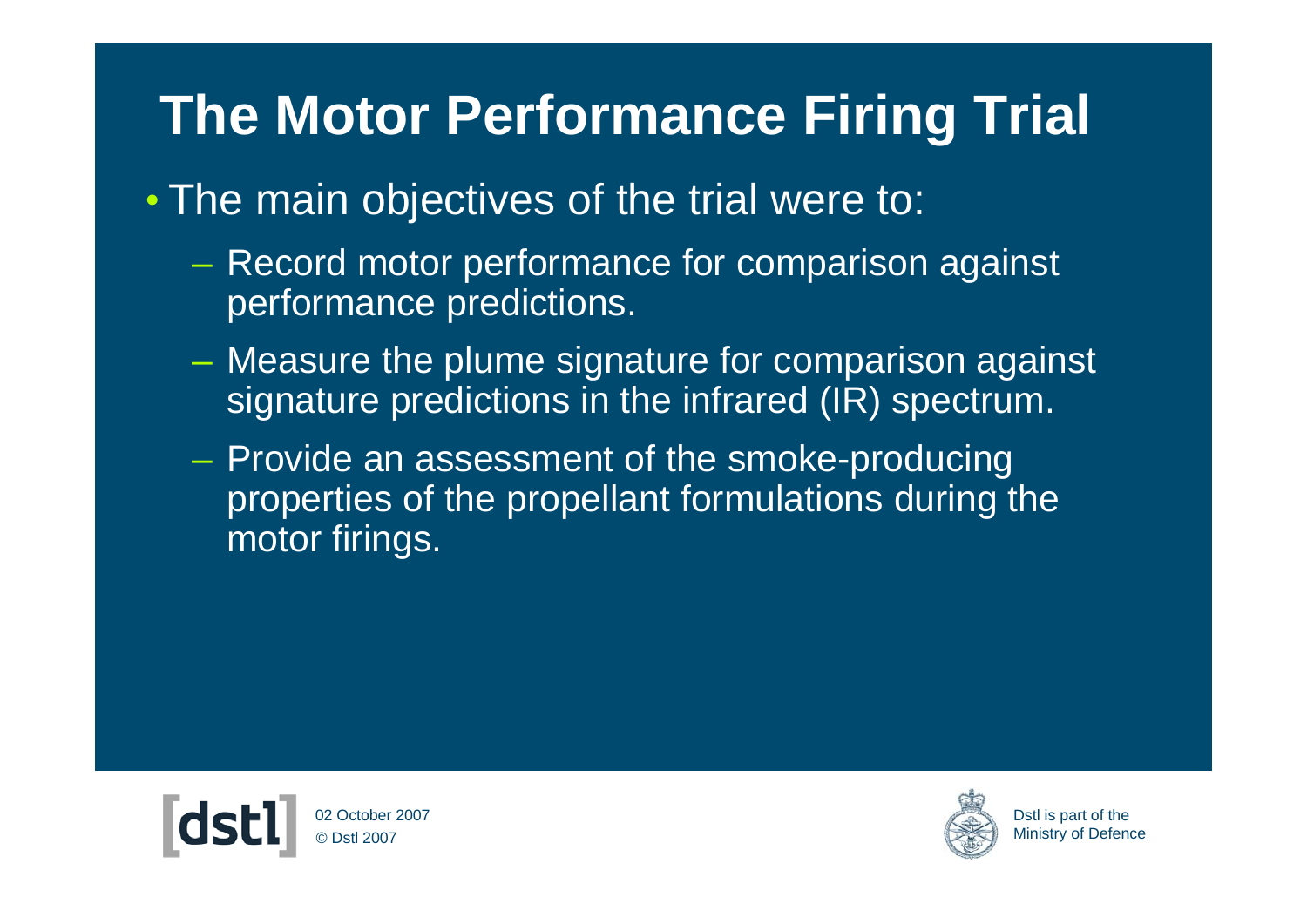#### **Schematic of Trial Setup**





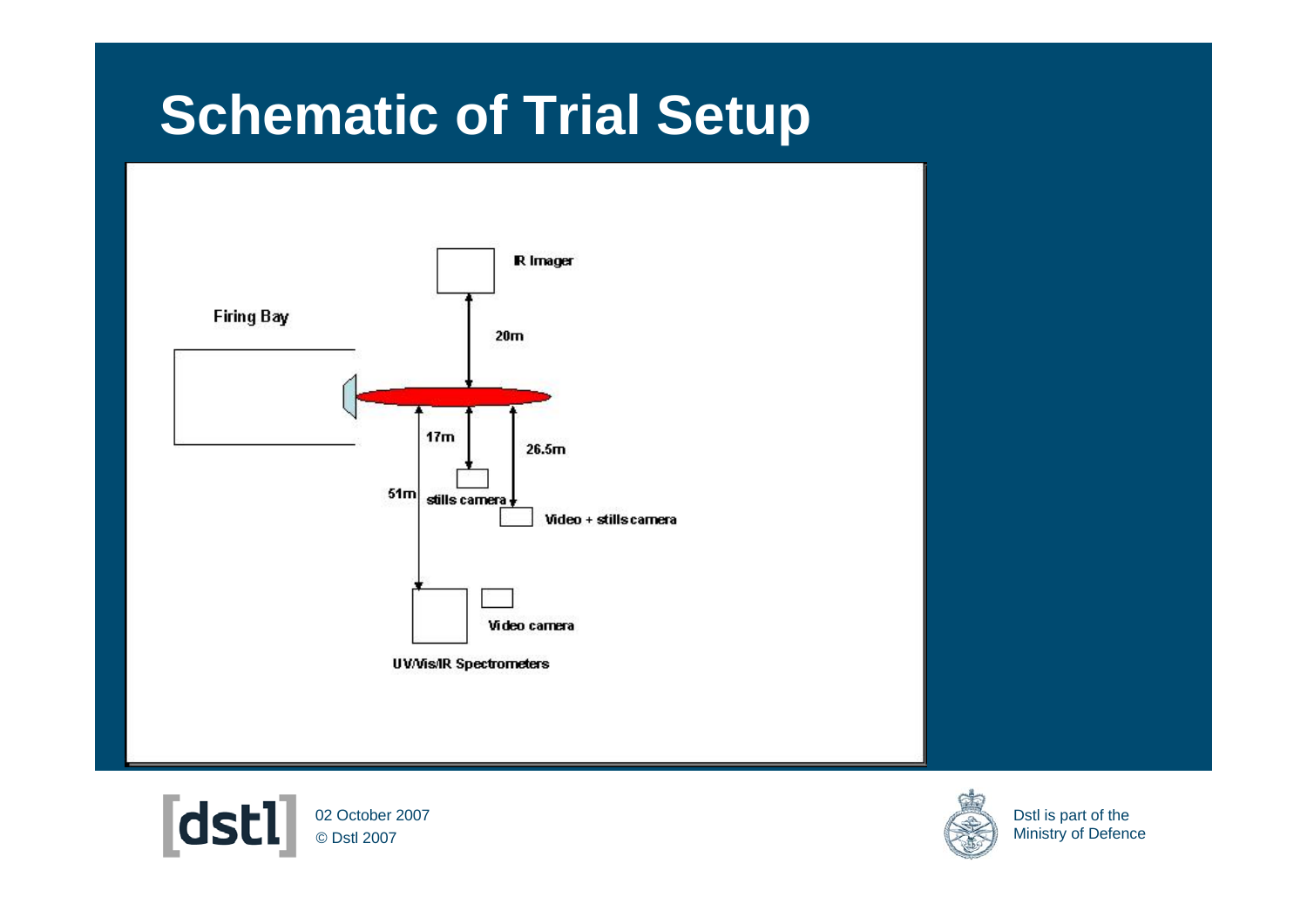# **Trial Instrumentation**

• IR

- FTIR spectrometer
	- 2 12
- Dual band calibrated thermal imagers
	- Mid IR ~2 5 and Far IR ~8 -12

• UV

- UV spectrometer
	- $\bullet$  0.2 0.4
- Visual
	- Visible spectrometer
		- 0.4 0.9
	- 3 Digital video camera
		- At both measurement points and firing point
- Temperature and humidity meter

© Dstl 200702 October 2007

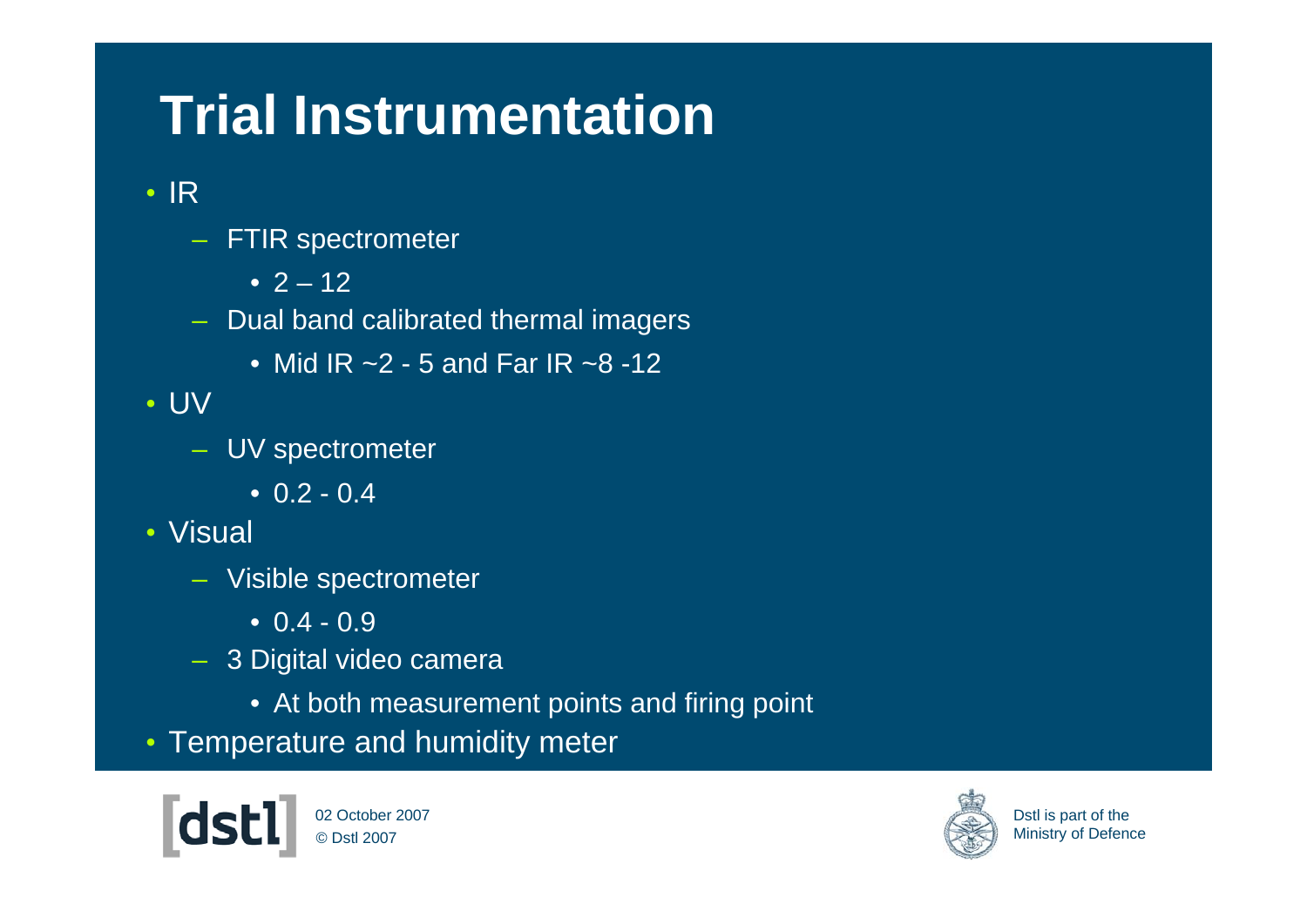#### **SERIN 141Fe2 Mounted on Firing Rig**





© Dstl 2007 02 October 2007

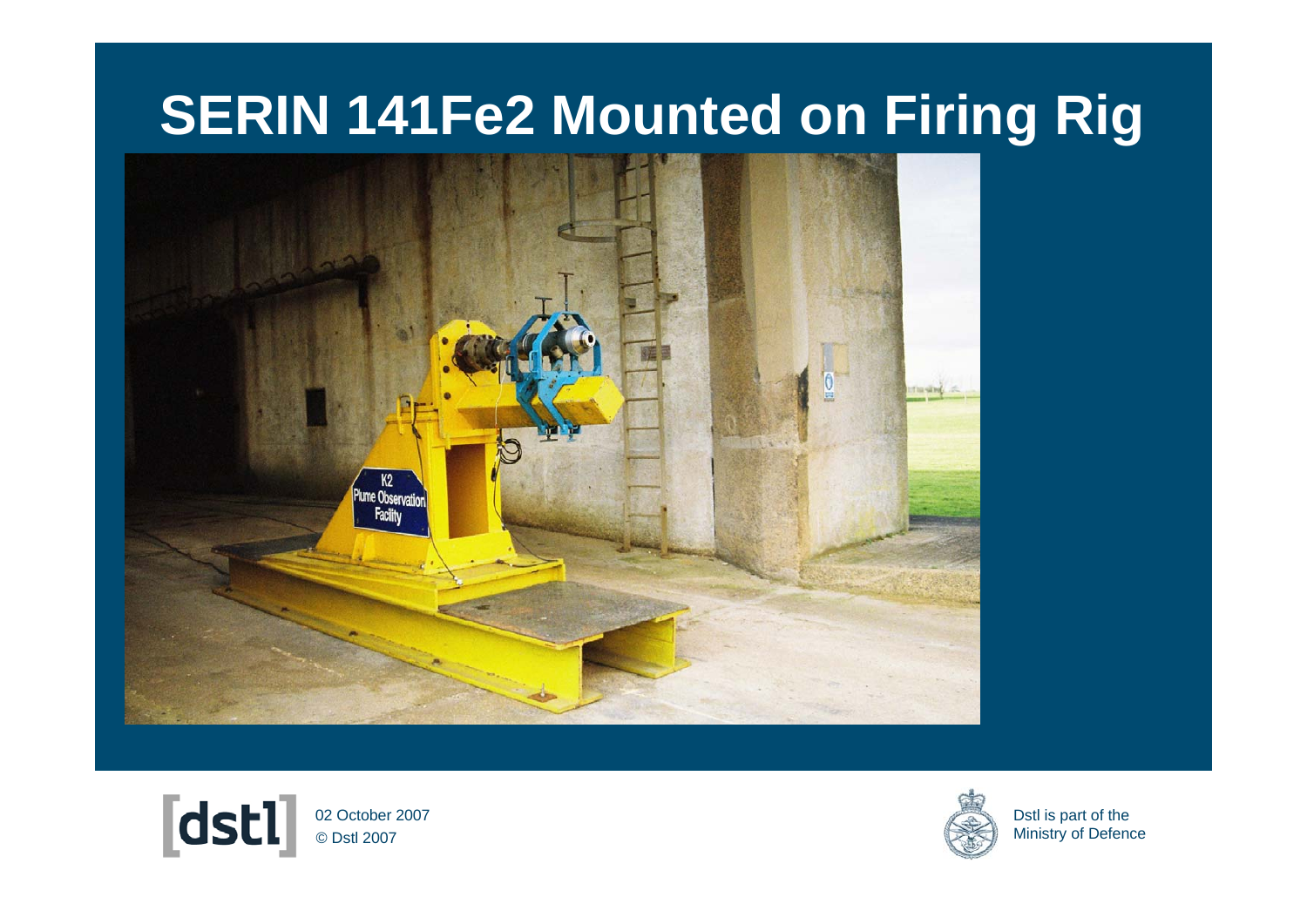#### **Two Images showing the burning ASNR 141Fe2 motors**





© Dstl 2007 02 October 2007

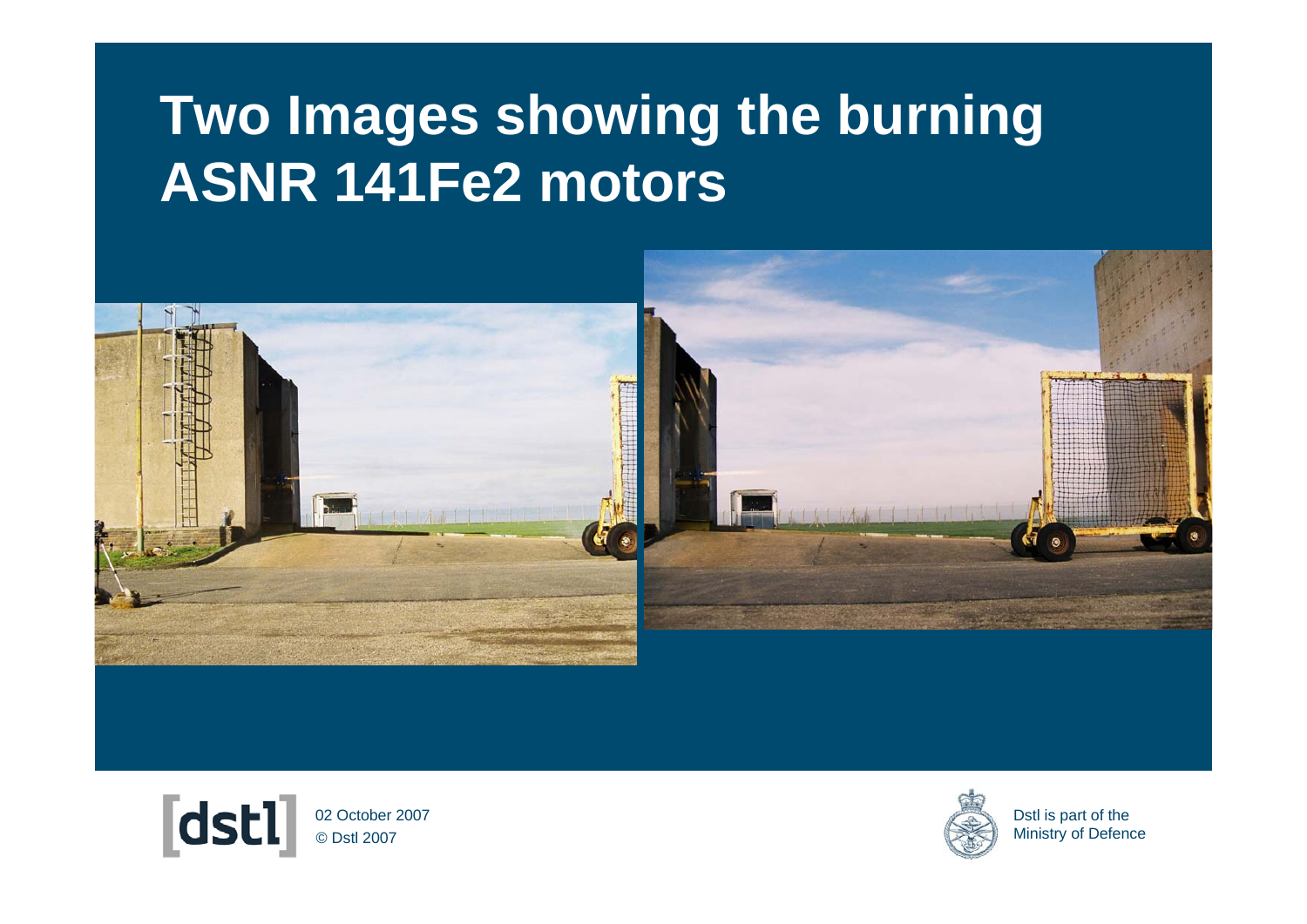# **Chamber pressure measurement and modelling prediction (141Fe2)**





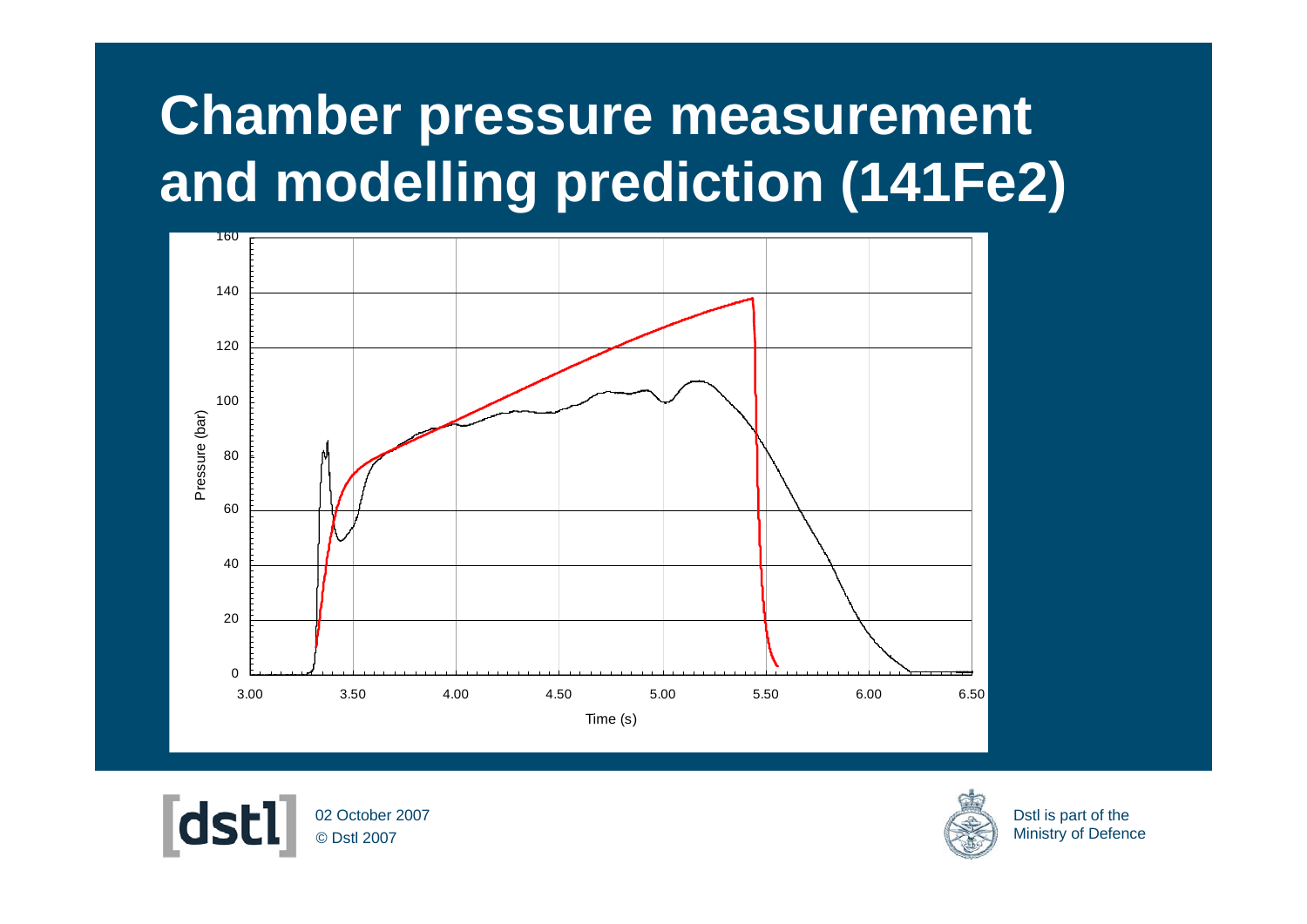## **Thrust measurement and modelling prediction (141Fe2)**



oscillations due to combustioninstability



© Dstl 200702 October 2007

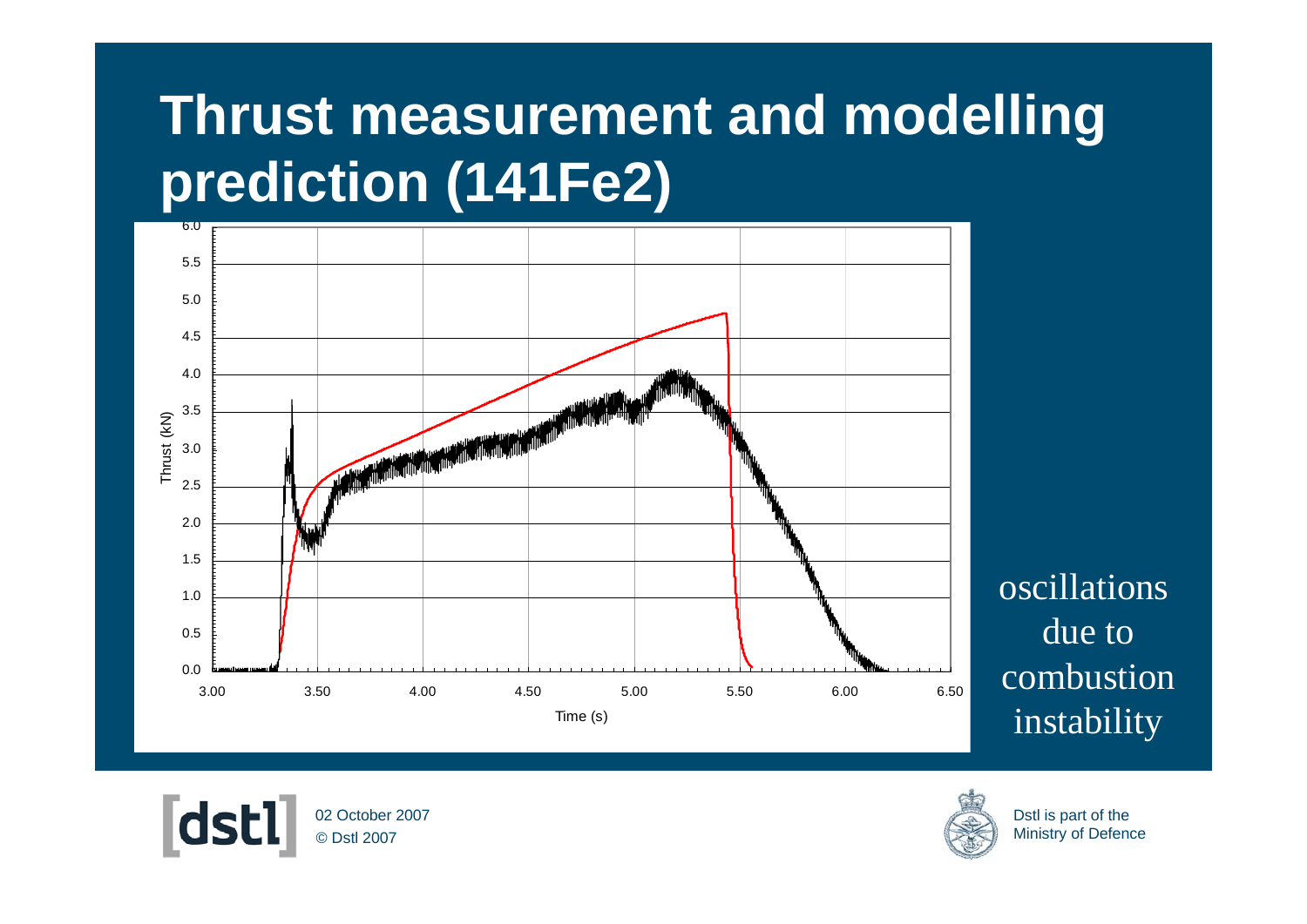# **Radiant Intensity/Time profile from imager for ~2 - 5 waveband (141Fe2)**



2 overlaid plots



© Dstl 200702 October 2007

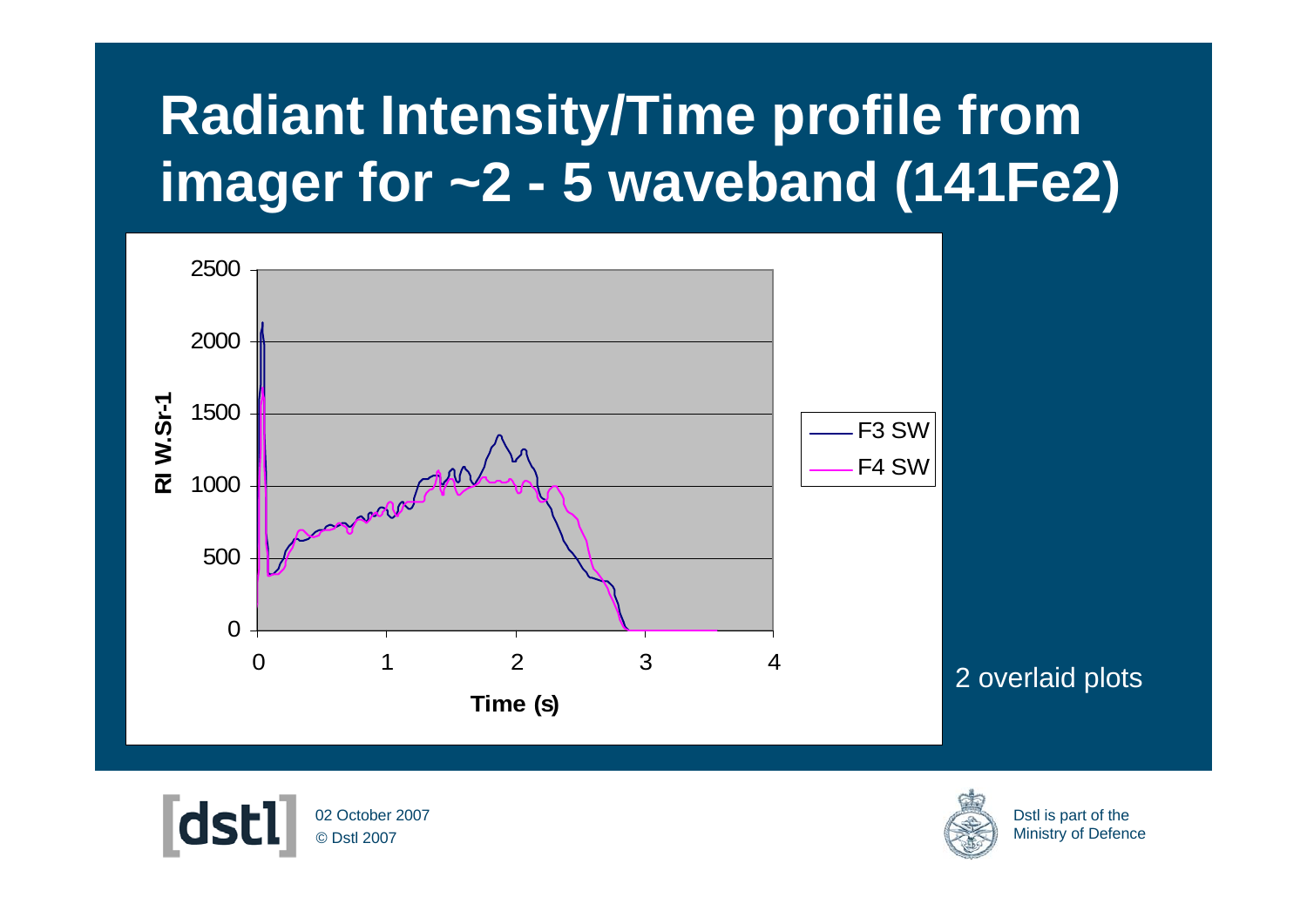# **Radiant intensity/time profile from imager for ~8 - 12 waveband (141Fe2)**



2 overlaid plots



© Dstl 200702 October 2007

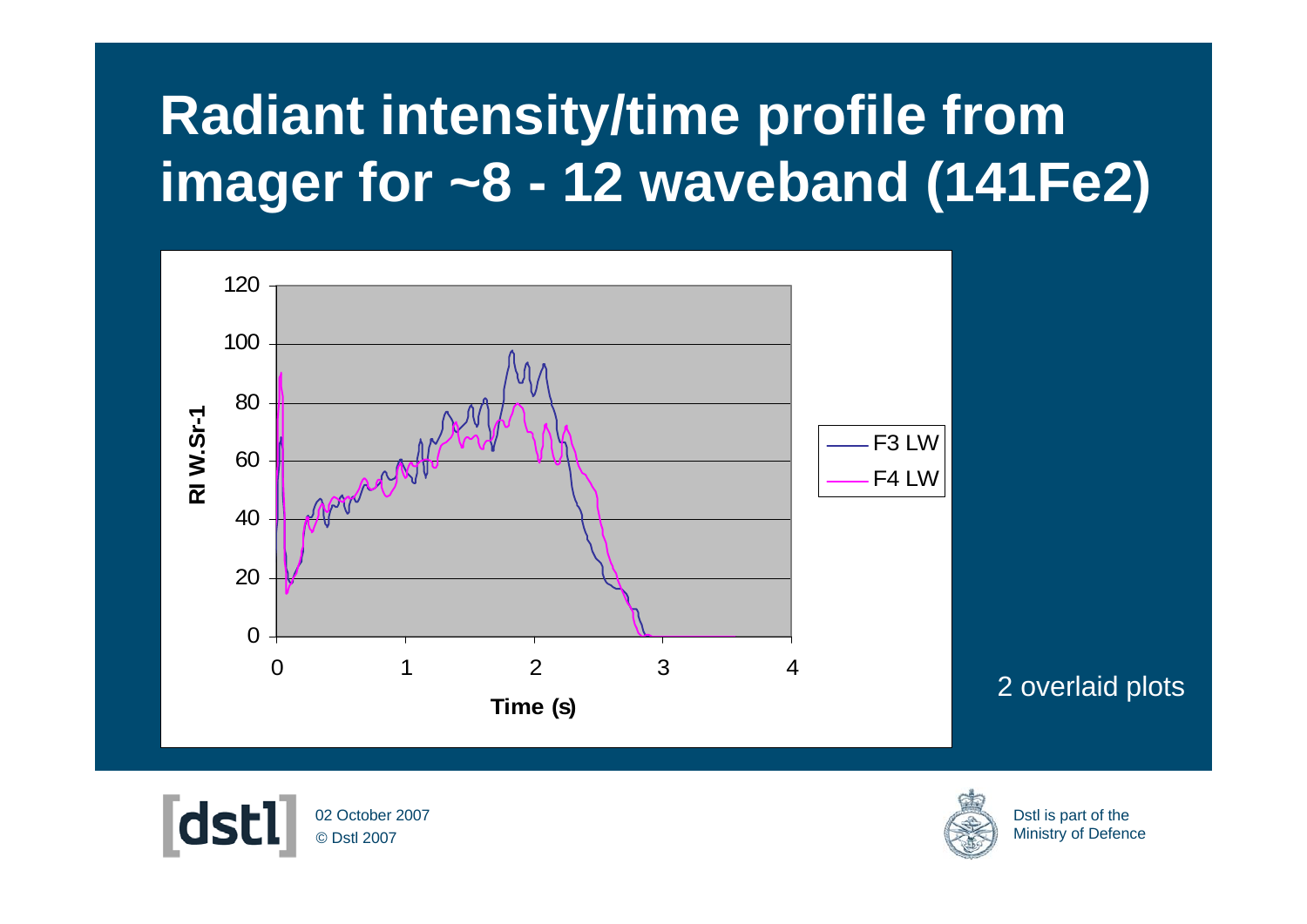# **Visible apparent radiant intensity for motor burn phase (141Fe2)**



#### Main burn phase



#### Ignition phase



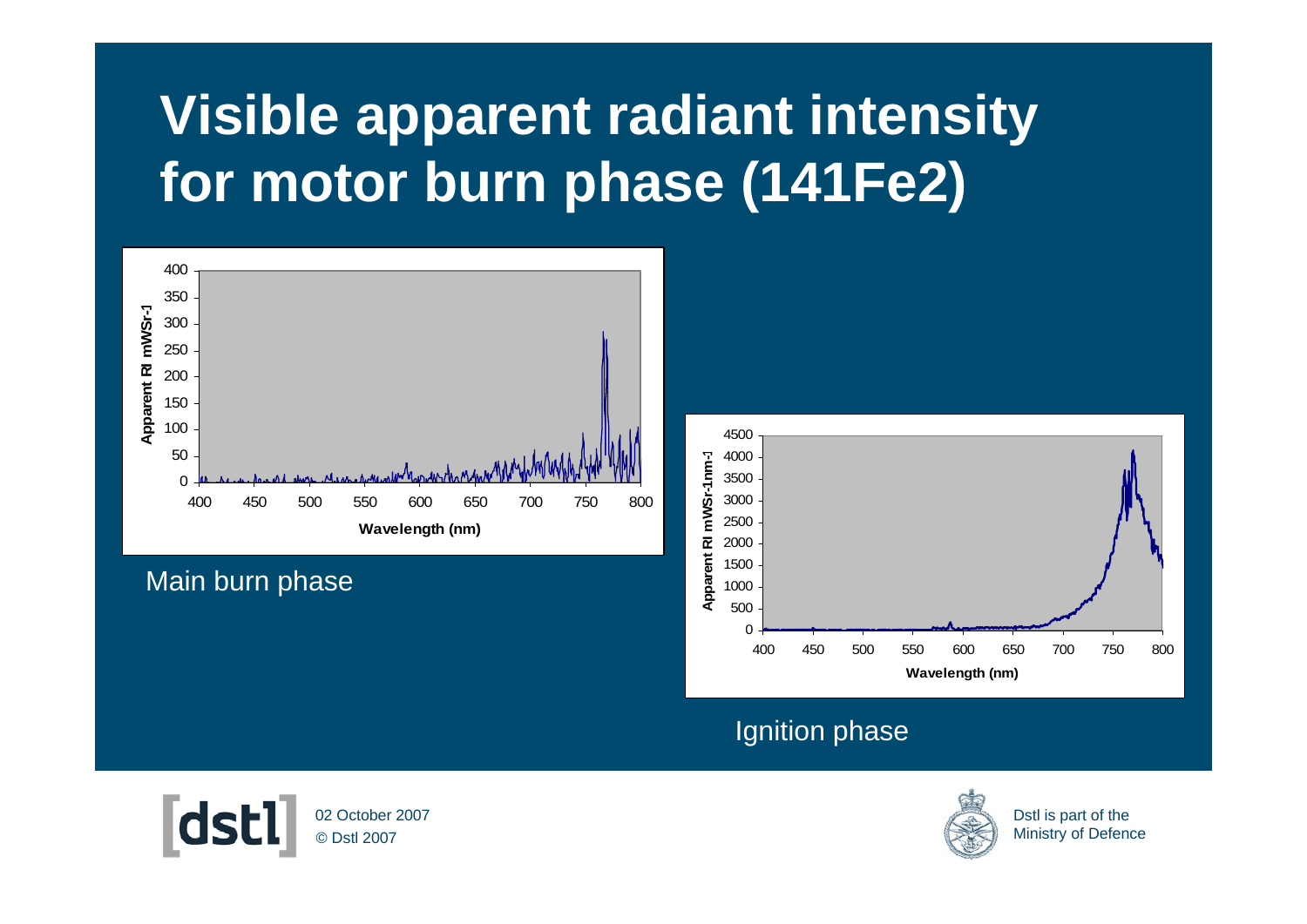### **Mid IR Image and Prediction (141Fe2)**



#### Shortwave plume radiance image



#### Predicted shortwave plume radiance



© Dstl 200702 October 2007

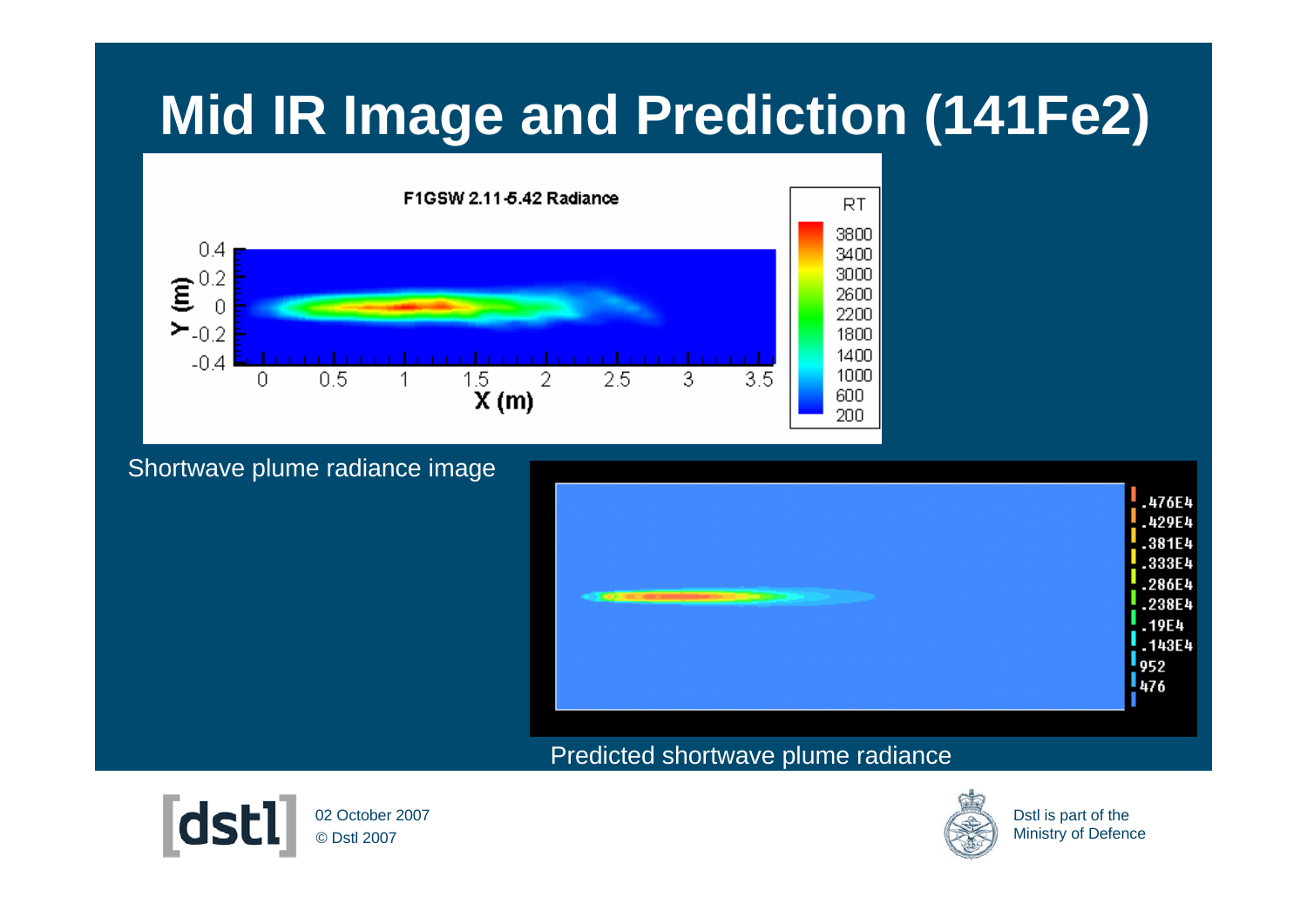### **Far IR Image and Prediction (141Fe2)**



Longwave plume radiance image



#### Predicted longwave plume radiance



© Dstl 200702 October 2007

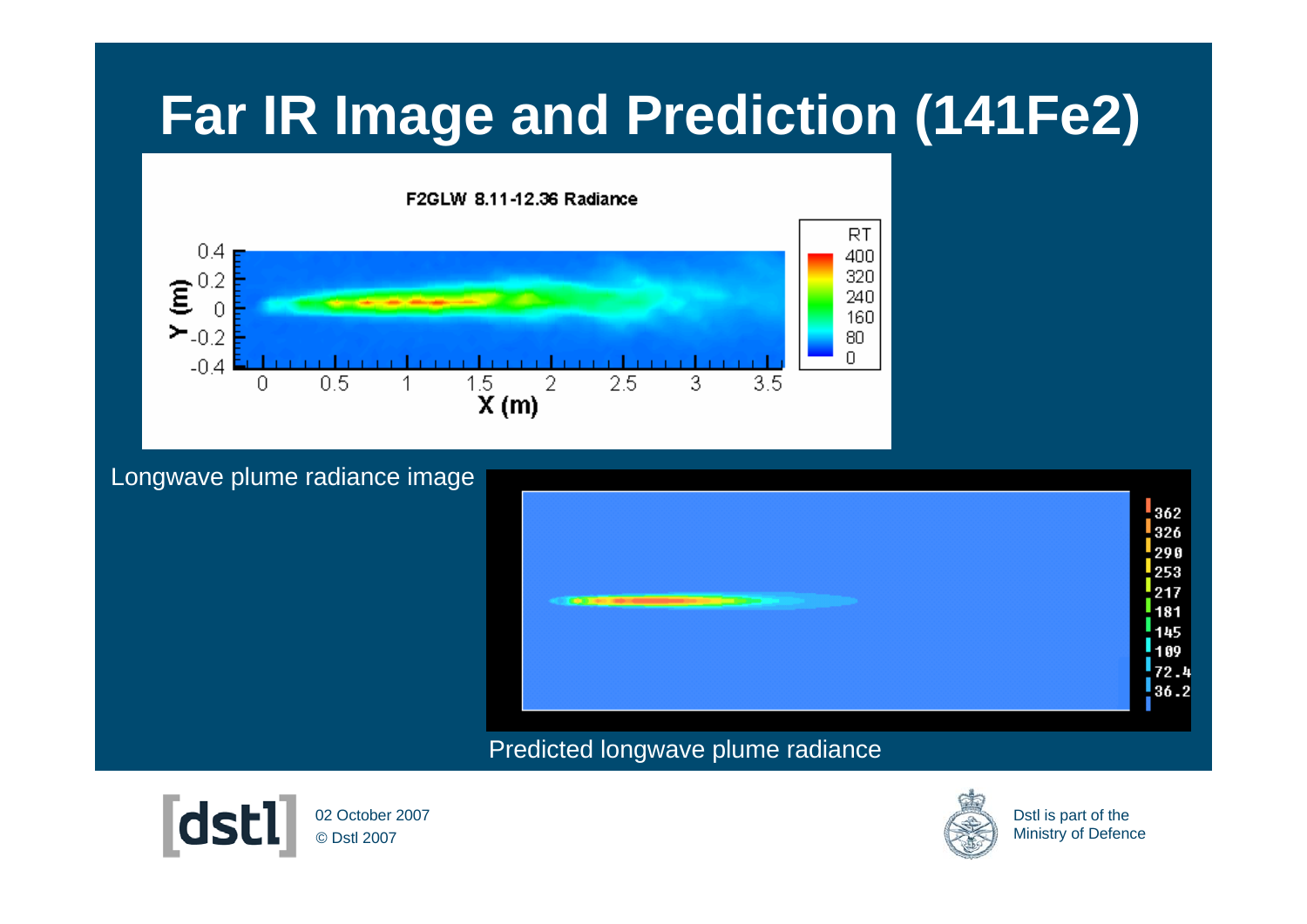#### **IR Spectra and Prediction (141Fe2)**



Apparent IR spectral radiant intensity (InSb detector)

Predicted apparent IR spectral radiant intensity 2 overlaid plots





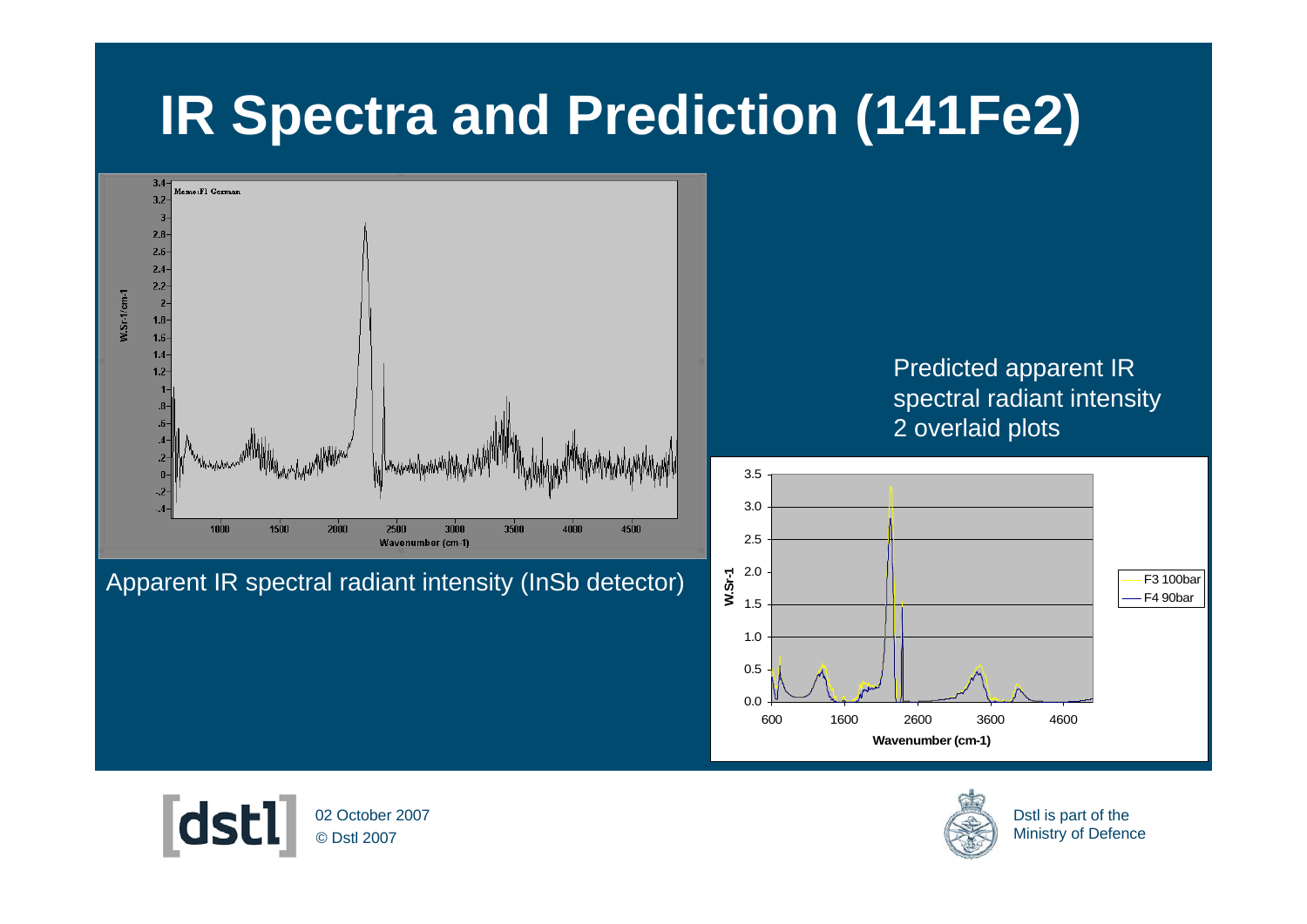# **Visual Comparison of Sustain Phase of ASNR 141Fe2 Motor and a Typical Composite Motor**



**ASNR 141Fe2**

Typical Air-to-Air Composite Motor



© Dstl 200702 October 2007

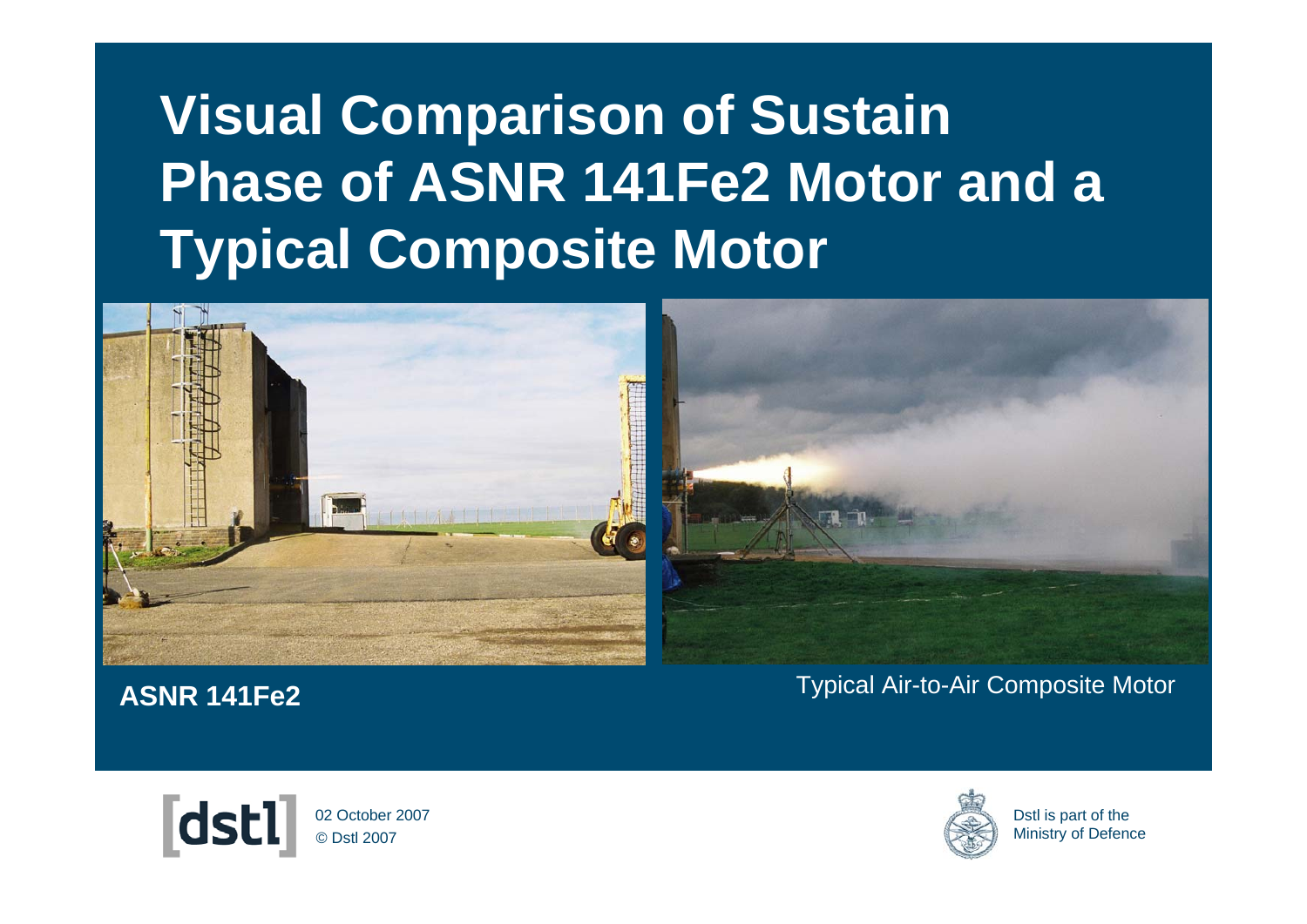#### **Image shows the fired US Filled ASNR 120cc3 Motor**





© Dstl 2007 02 October 2007

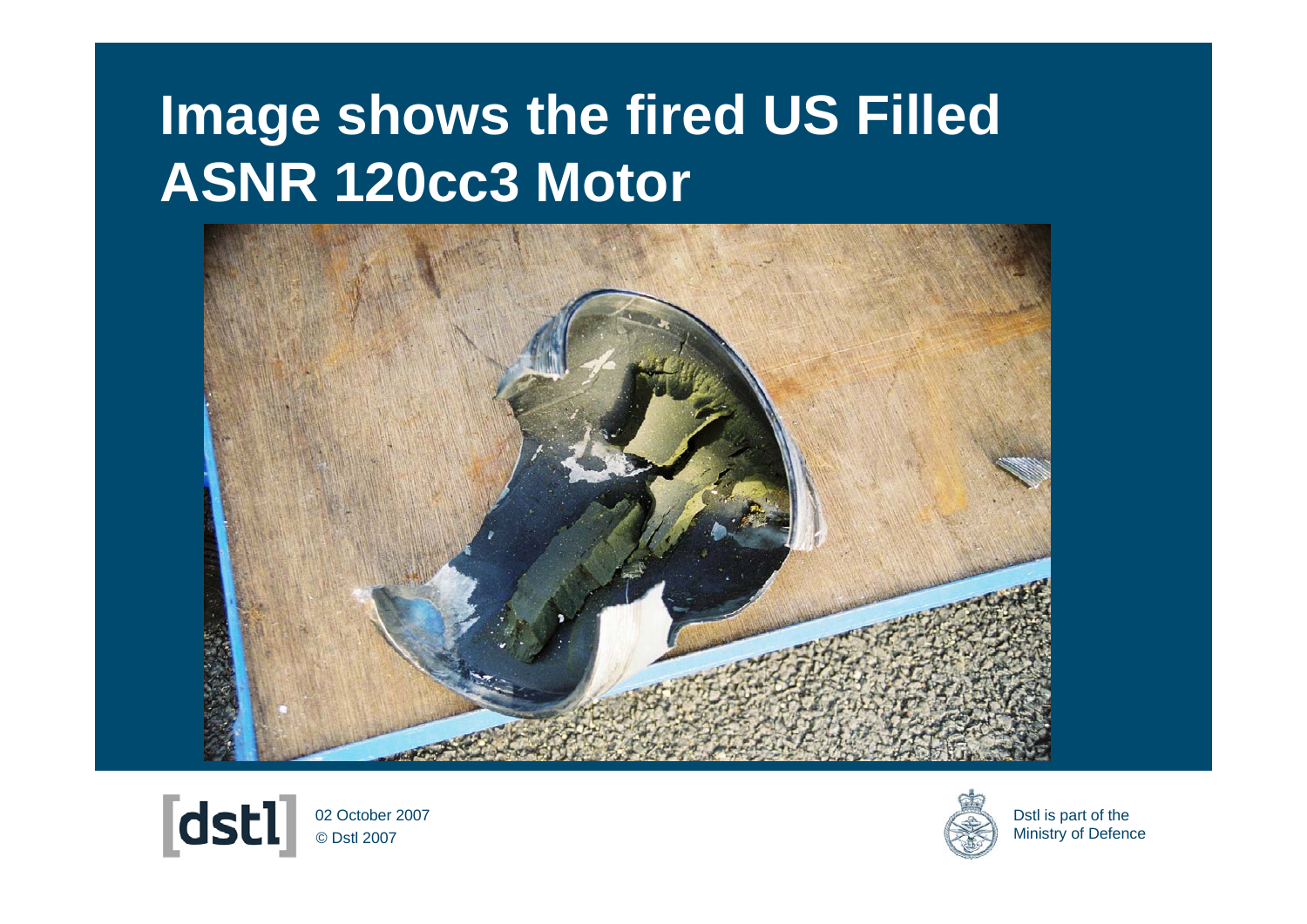#### **Conclusions**

*This has been a complex but successful programme*

- • *We have succeed in demonstrating a next generation composite rocket propellant that is* 
	- *Green*
	- *Insensitive*
	- *Low multispectral signature with no smoke*
- • *Initial predications show the propellant thrust performance similar to service motors, with lower signature*
- •*The US motor results show that this is by no means a trivial task*
- *All four participants have gained a significant amount of information about the application of new ingredients in propellant compositions*
- *The UK PolyGLYN has been shown to be capable of successful application.*



© Dstl 200702 October 2007